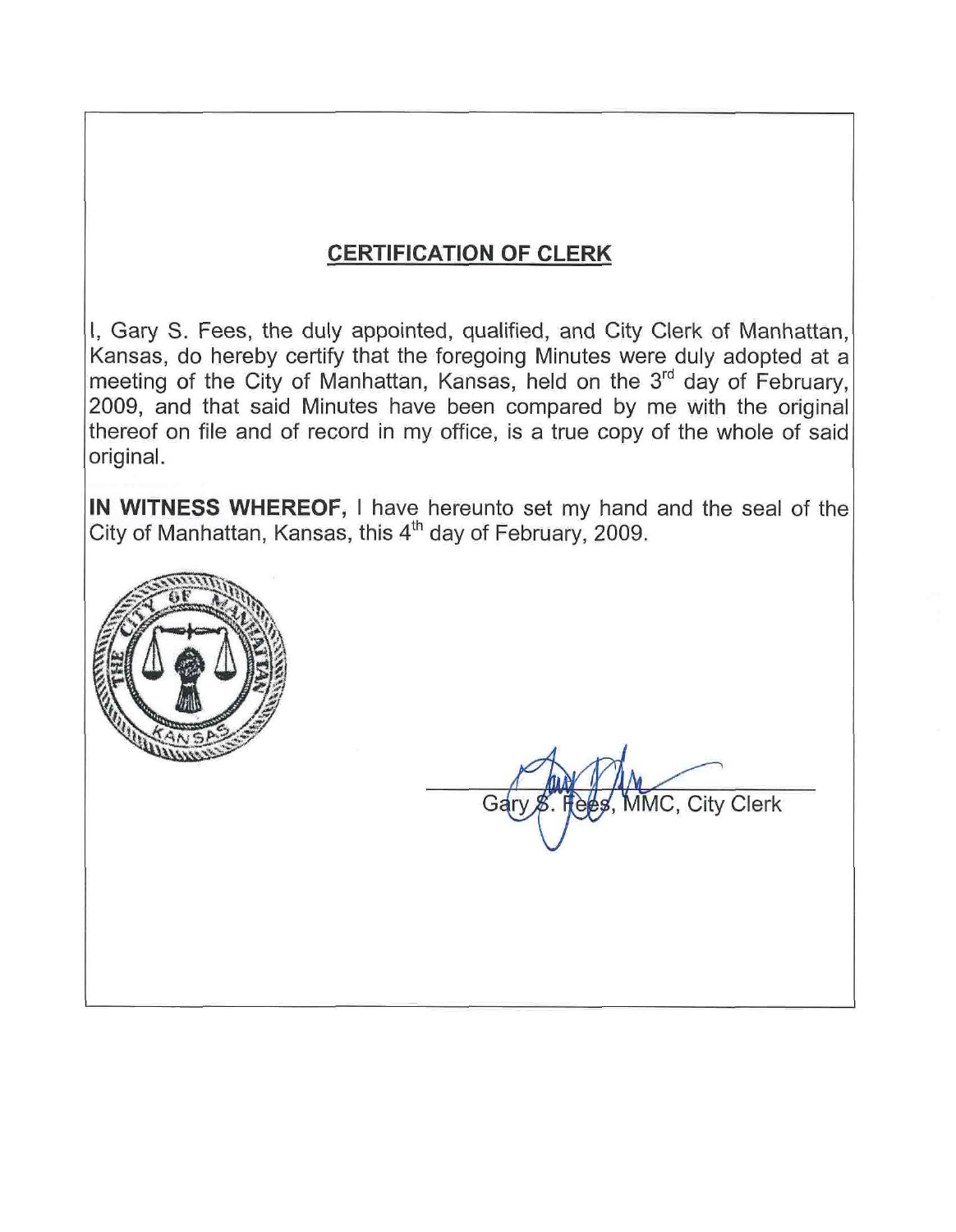

# *MINUTES CITY COMMISSION MEETING TUESDAY, JANUARY 20, 2009 7:00 P.M.*

The Regular Meeting of the City Commission was held at 7:00 p.m. in the City Commission Room. Mayor Mark J. Hatesohl and Commissioners Bob Strawn, Bruce Snead, James E. Sherow, and Tom Phillips were present. Also present were the City Manager Ron R. Fehr, Assistant City Manager Jason Hilgers, Assistant City Manager Lauren Palmer, City Attorney Bill Frost, City Clerk Gary S. Fees, 6 staff, and approximately 20 interested citizens.

## PLEDGE OF ALLEGIANCE

Manhattan Catholic School students led the Commission in the Pledge of Allegiance.

## PROCLAMATION

Mayor Hatesohl proclaimed January 25, 2009, to February 1, 2009, *Catholic Schools' Week in Manhattan*. Representatives from the Manhattan Catholic Schools were present to receive the proclamation.

## COMMISSIONER COMMENTS

There were no Commissioner comments.

## CONSENT AGENDA

(\* denotes those items discussed)

### **MINUTES**

The Commission approved the minutes of the Regular City Commission Meeting held Tuesday, January 6, 2009.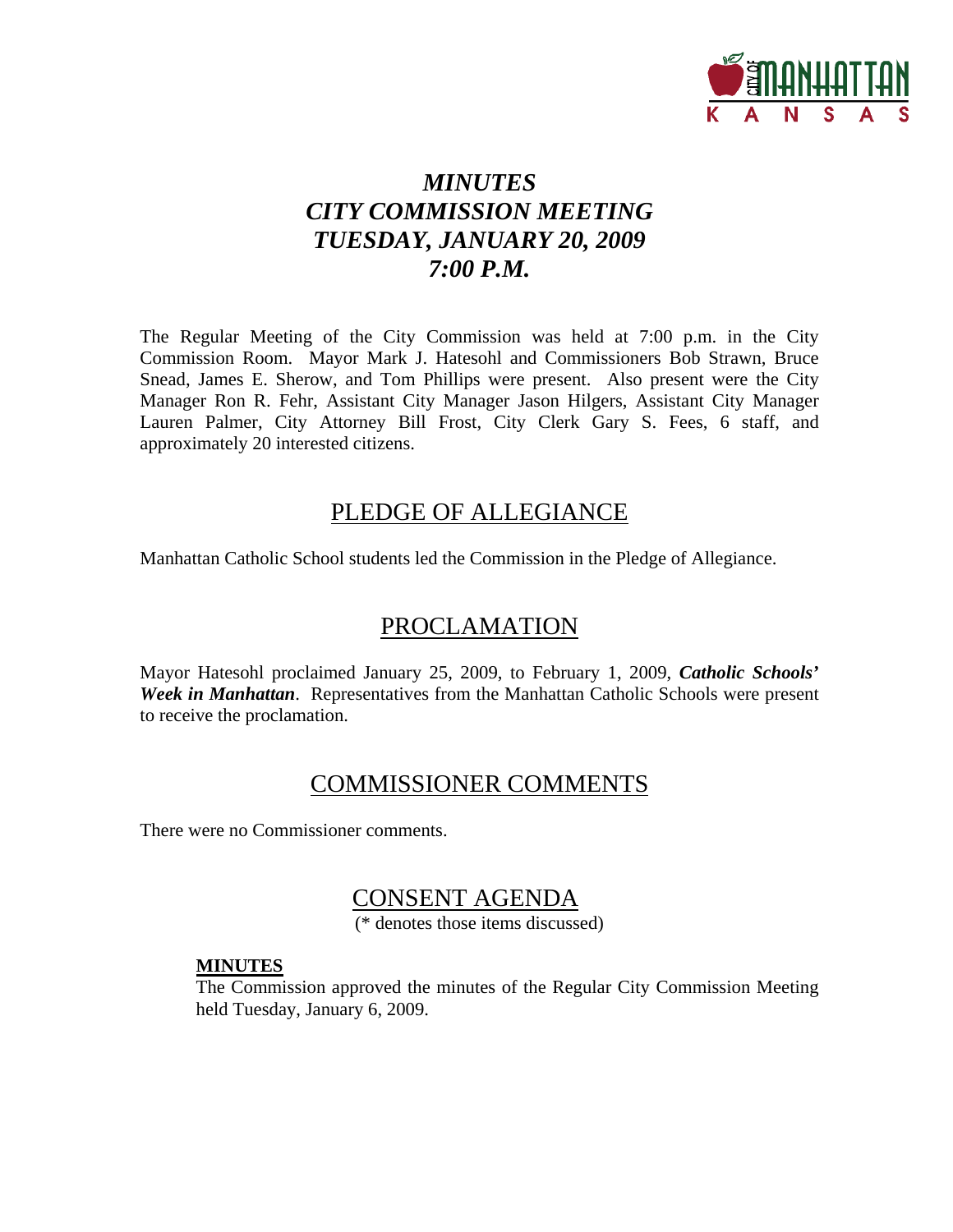**Minutes** City Commission Meeting January 20, 2009 Page 2

## CONSENT AGENDA (*CONTINUED*)

### **CLAIMS REGISTER NOs. 2598 AND 2599**

The Commission approved Claims Register Nos. 2598 and 2599 authorizing and approving the payment of claims from December 31, 2008, to January 13, 2009, in the amounts of \$569,752.43 and \$2,010,750.23.

### **LICENSES - RENEWALS**

The Commission approved a Tree Maintenance License for calendar year 2009 for Wright Tree Service, Inc., 139 6<sup>th</sup> Street, West Des Moines, Iowa, and a Cereal Malt Beverages Off-Premises License for calendar year 2009 for Little Apple Express, 809 North  $3<sup>rd</sup>$  Street.

### **\* FINAL PLAT – GTM SPORTSWEAR ADDITION, UNIT FIVE**

Commissioner Strawn stated that he would be abstaining from voting on this item as his son is the President of GTM Sportswear.

The Commission accepted the easements and rights-of-way, as shown on the Final Plat of GTM Sportswear Addition, Unit Five, generally located south of McCall Road, and northwest of the intersection of Enoch Lane and U.S. Highway 24, based on conformance with the Manhattan Urban Area Subdivision Regulations.

### **ORDINANCE NO. 6748 – REZONE – CEDAR GLEN ADDITION**

The Commission approved Ordinance No. 6748 rezoning Lots 7B, 8A-9B, and Lots  $10 - 56$ , Cedar Glen Addition, generally located west of and adjacent to Little Kitten Avenue and Buckner Drive, from R-M, Four-Family Residential District, to R-2, Two-Family Residential District, based on the findings in the Staff Report *(See Attachment No. 1)*.

### **ORDINANCE NO. 6749 – NO PARKING – NORTHFIELD ROAD (INTERSECTION OF CASEMENT ROAD)**

The Commission approved Ordinance No. 6749 removing parking to a point 75 feet west of the centerline of Casement Road on Northfield Road.

### **ORDINANCE NO. 6750 – AMEND SCHOOL TIME ZONES – ELIMINATE ELEMENTARY NOON HOUR**

The Commission approved Ordinance No. 6750 amending the existing school time zones by eliminating the 11:00 a.m. to 1:00 p.m. reduced speed limits in the existing school zones around the elementary schools, effective for the 2009-2010 school year.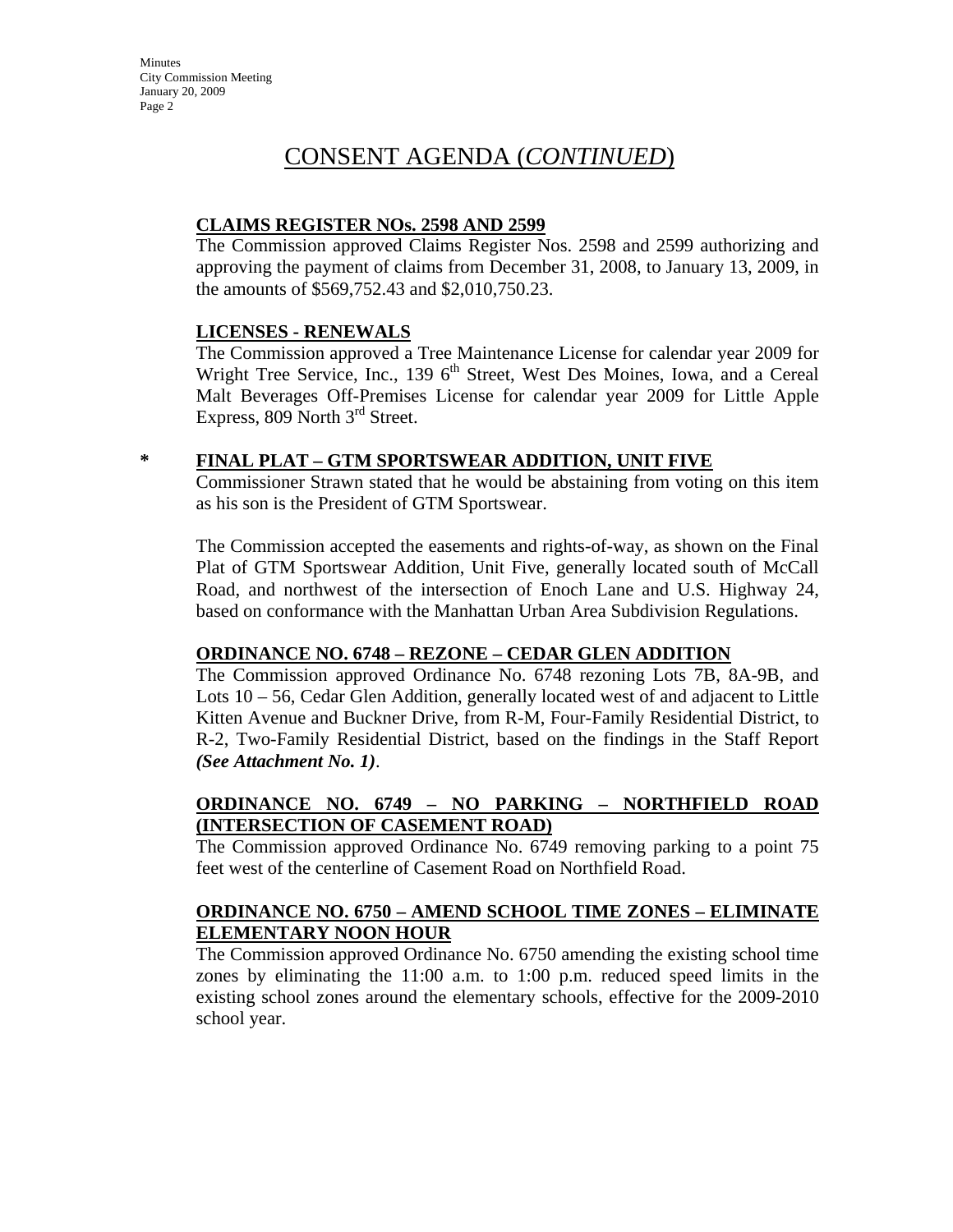**Minutes** City Commission Meeting January 20, 2009 Page 3

## CONSENT AGENDA (*CONTINUED*)

### **SUBLEASE AGREEMENT – ROBERT F. SAGER TRUST NO. 1 TO FLYING CATS, LLC**

The Commission consented to the subletting of the Aircraft Hangar property and authorized City Administration to finalize and the Mayor and City Clerk to execute a sublease Agreement between the City of Manhattan and the Robert F. Sager Trust, No. 1 to Flying Cats, LLC.

### **\* BOARD APPOINTMENTS**

Commissioner Strawn applauded the Mayor for making a citizen appointment to the Riley County Law Enforcement Board.

Mayor Hatesohl thanked Commissioner Phillips for his service on the Law Enforcement Board.

Karen Mayse, 3340 Newbury Street, President, Riley County League of Women Voters, thanked Mayor Hatesohl for appointing a citizen to the Riley County Law Board in an effort to strengthen democracy and improve transparency.

The Commission approved appointments by Mayor Hatesohl to various boards and committees of the City.

#### *Downtown Business Improvement District Advisory Board*

Appointment of Carolyn Arand, 221 North  $4<sup>th</sup>$  Street, to a two-year term. Ms. Arand's term begins immediately, and will expire December 31, 2010.

#### *Riley County Law Enforcement Board*

Reappointment of Bruce Snead, 810 Pierre Street, to a two-year City Commissioner term. Mr. Snead's term begins immediately, and will expire December 31, 2010.

Reappointment of Mark Hatesohl, 501 Highland Ridge, to a two-year At-Large term. Mr. Hatesohl's term begins immediately, and will expire December 31, 2010.

Appointment of Connie Casper, 3700 Bradford Terrace, to a two-year At-Large term. Ms. Casper's term begins immediately, and will expire December 31, 2010.

### *Riley County-Manhattan Health Board*

Appointment of Paul Benne, 1915 Crescent Drive, to a two-year At-Large term. Mr. Benne's term will begin February 1, 2009, and will expire January 31, 2011.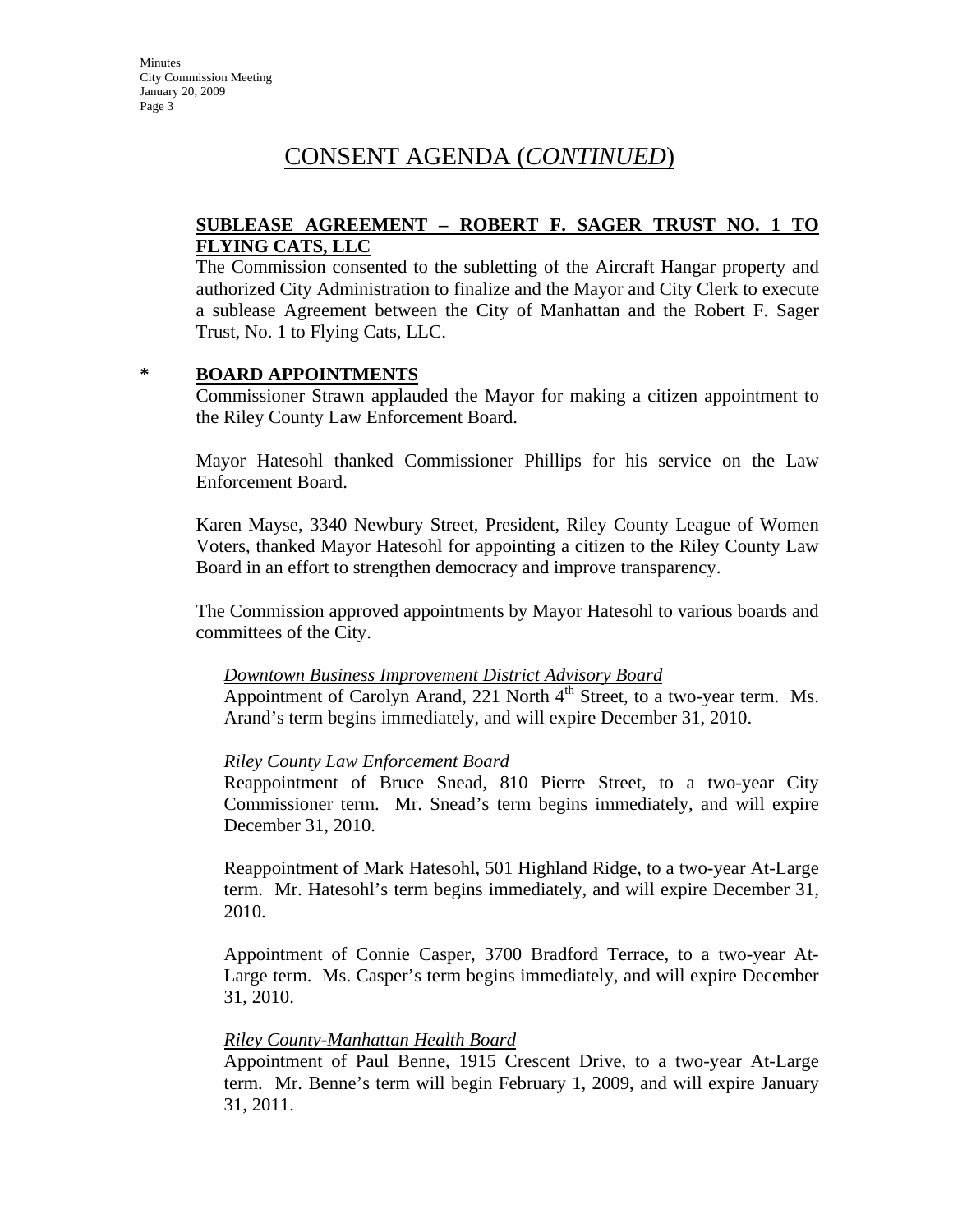## CONSENT AGENDA (*CONTINUED*)

After discussion, Commissioner Sherow moved to approve the consent agenda. Commissioner Snead seconded the motion. On a roll call vote, motion carried 5-0, with the exception of Item D: *Final Plat GTM Sportswear Addition, Unit Five*, which carried 4- 0, with Commissioner Strawn abstaining from the item.

# GENERAL AGENDA

### **FIRST READING – AMEND - PARKING PERMIT PROCESS**

Bernie Hayen, Director of Finance, presented the item and informed the Commission that the ordinance would be in the packet for second reading.

After discussion, Commissioner Snead moved to approve first reading of an ordinance changing the City's parking permit system to an annual renewal of all parking permits. Commissioner Sherow seconded the motion. On a roll call vote, motion carried 5-0.

### **AMEND - AIRPORT ADVISORY BOARD BYLAWS**

Peter Van Kuren, Airport Director, presented the item. He then answered questions from the Commission regarding term limits on the Airport Advisory Board.

After discussion, Commissioner Sherow moved to approve an amendment to the City of Manhattan, Kansas, Airport Advisory Board Bylaws amending the composition of the Airport Advisory Board to include a position representing Pottawatomie County. Commissioner Phillips seconded the motion. On a roll call vote, motion carried 5-0.

## EXECUTIVE SESSION

At 7:20 p.m., Commissioner Snead moved to recess into Executive Session until 8:20 p.m. for the purpose of discussing personnel matters of non-elected personnel pertaining to the evaluation of the City Manager.Commissioner Sherow seconded the motion. On a roll call vote, motion carried 5-0.

At 8:20 p.m., the Commission reconvened with Mayor Hatesohl and Commissioners Strawn, Snead, Sherow, and Phillips in attendance. Commissioner Snead moved to recess into Executive Session until 9:00 p.m. for the purpose of discussing personnel matters of non-elected personnel pertaining to the evaluation of the City Manager. Commissioner Sherow seconded the motion. Motion carried 5-0.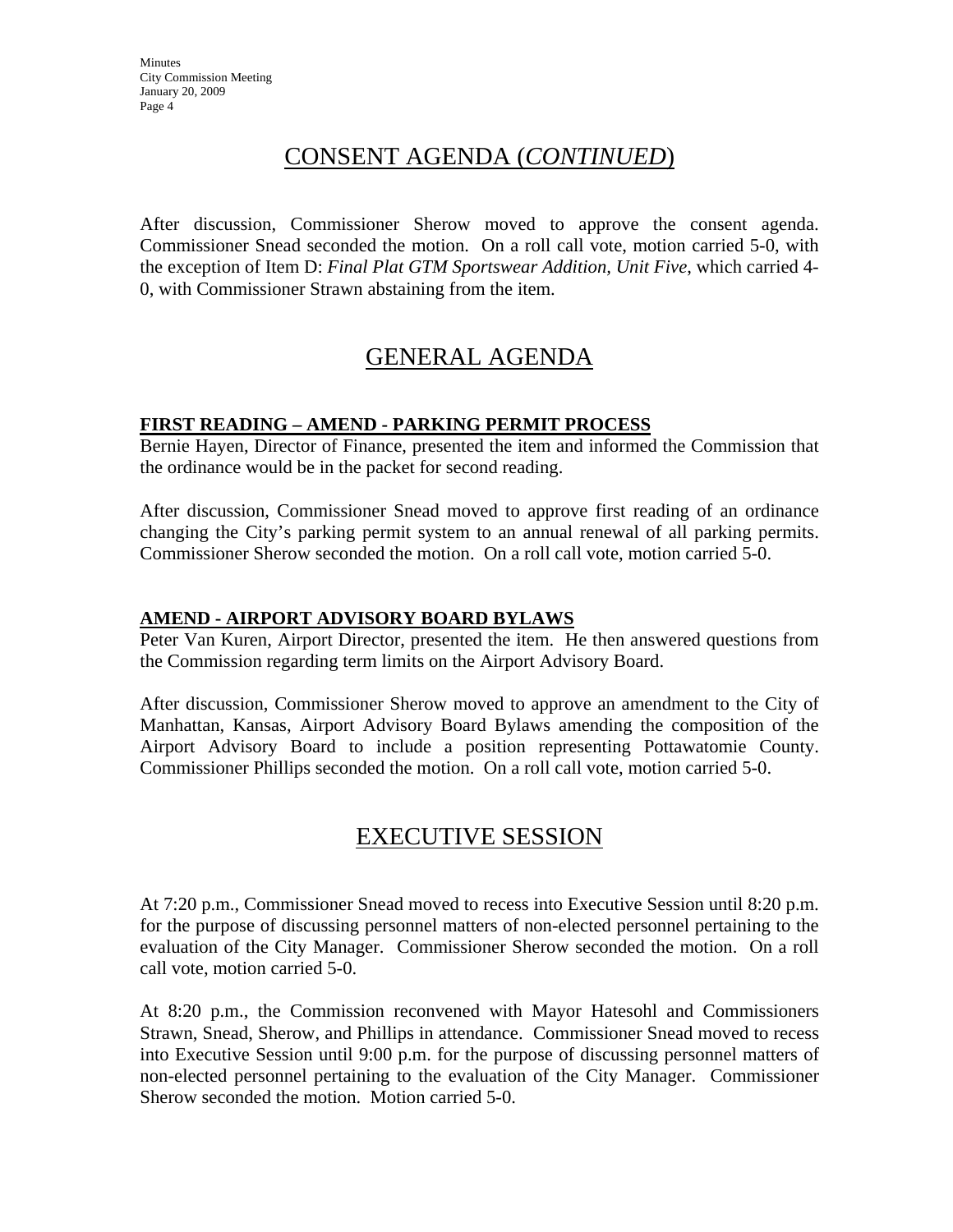Minutes **City Commission Meeting** January 20, 2009 Page 5

## **EXECUTIVE SESSION (CONTINUED)**

At 9:01 p.m., the Commission reconvened with Mayor Hatesohl and Commissioners Strawn, Snead, Sherow, and Phillips in attendance. Commissioner Snead moved to recess into Executive Session until 9:15 p.m. for the purpose of discussing personnel matters of non-elected personnel pertaining to the evaluation of the City Manager. Commissioner Sherow seconded the motion. Motion carried 5-0.

#### **ADJOURNMENT**

At 9:16 p.m., the Commission reconvened and adjourned the meeting.

MMC, City Clerk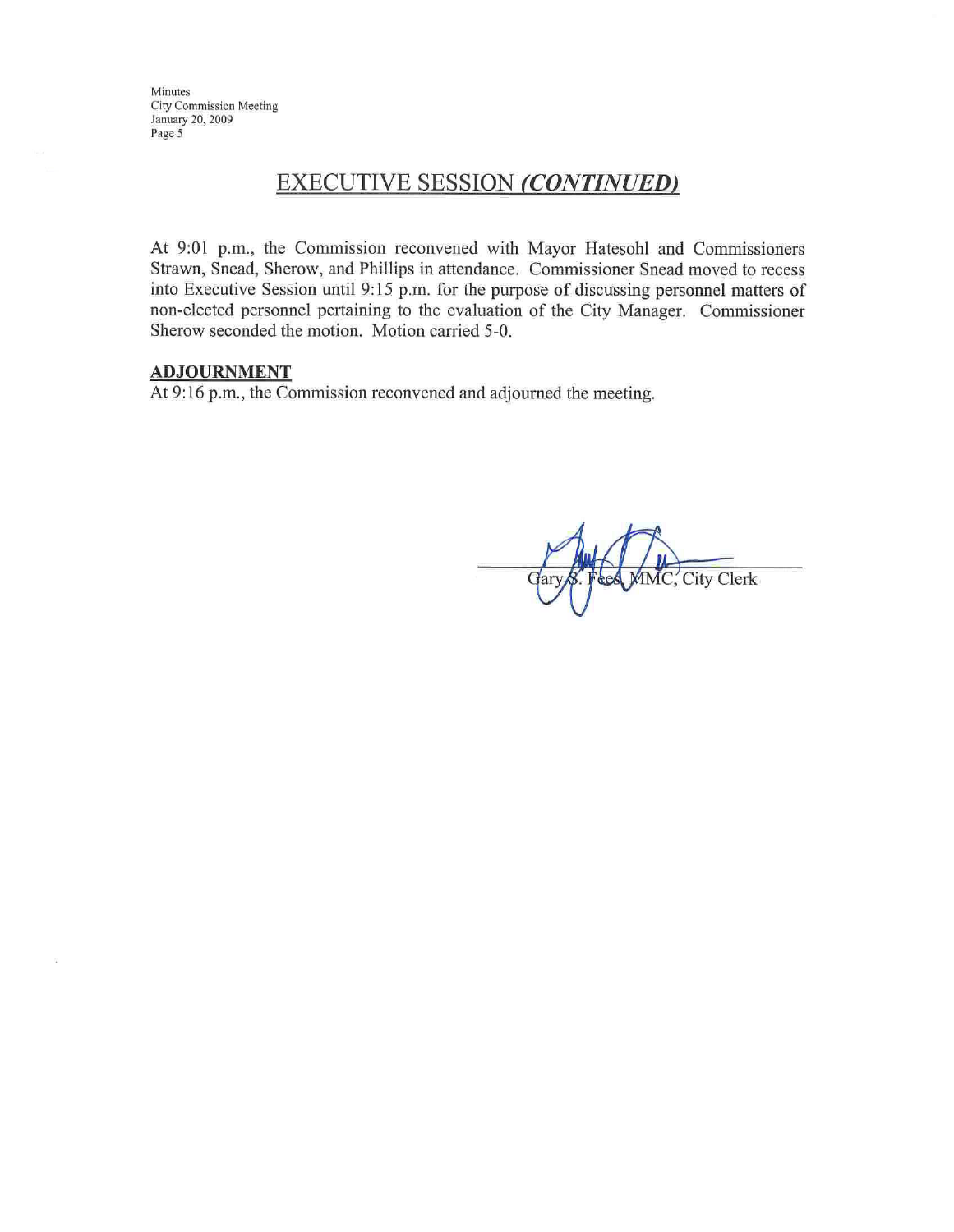### **STAFF REPORT**

### **ON AN APPLICATION TO REZONE PROPERTY**

**FROM:** R-M, Four-Family Residential District

**TO:** R-2, Two-Family Residential District

**APPLICANT/ ADDRESS:** Doug DeMondbrun 1430 Poyntz Avenue, Manhattan, KS,

**OWNERS/ADDRESS:** G. Doug DeMondbrun Trust and Linda J. Conderman Trust/1430 Poyntz Avenue, Manhattan, KS, Prairie Flower Homes, LLC/1430 Poyntz Avenue, Manhattan, KS, Abbott/Anderson Development Company, Inc./225 McCall Road, Manhattan, KS Western Hills, LLC/ 6803 NW Monticello Court, Kansas City, MO

**LOCATION:** Lots 7B, 8A-9B and Lots 10 – 56, Cedar Glen Addition. The site is generally located approximately 1,800 feet north of the intersection of Kimball Avenue and Little Kitten Avenue, adjacent to Little Kitten Avenue and Buckner Drive.

**AREA:** Approximately 12.11 acres (527,713 square feet)

**DATE OF PUBLIC NOTICE PUBLICATION:** Monday, November 24, 2008

### **DATE OF PUBLIC HEARING: PLANNING BOARD:** Monday, December 15, 2008 **CITY COMMISSION:** Tuesday, December 30, 2008

**EXISTING USE:** Vacant residential lots appropriate for single-family, two-family and three- and four-family residential uses.

**PHYSICAL AND ENVIRONMENTAL CHARACTERISTICS:** The site is rolling terrain which slopes to the west toward Little Kitten Creek. The site has been filled and graded for the construction of single-family homes. Public streets and utilities have been installed throughout the subdivision.

### **SURROUNDING LAND USE AND ZONING:**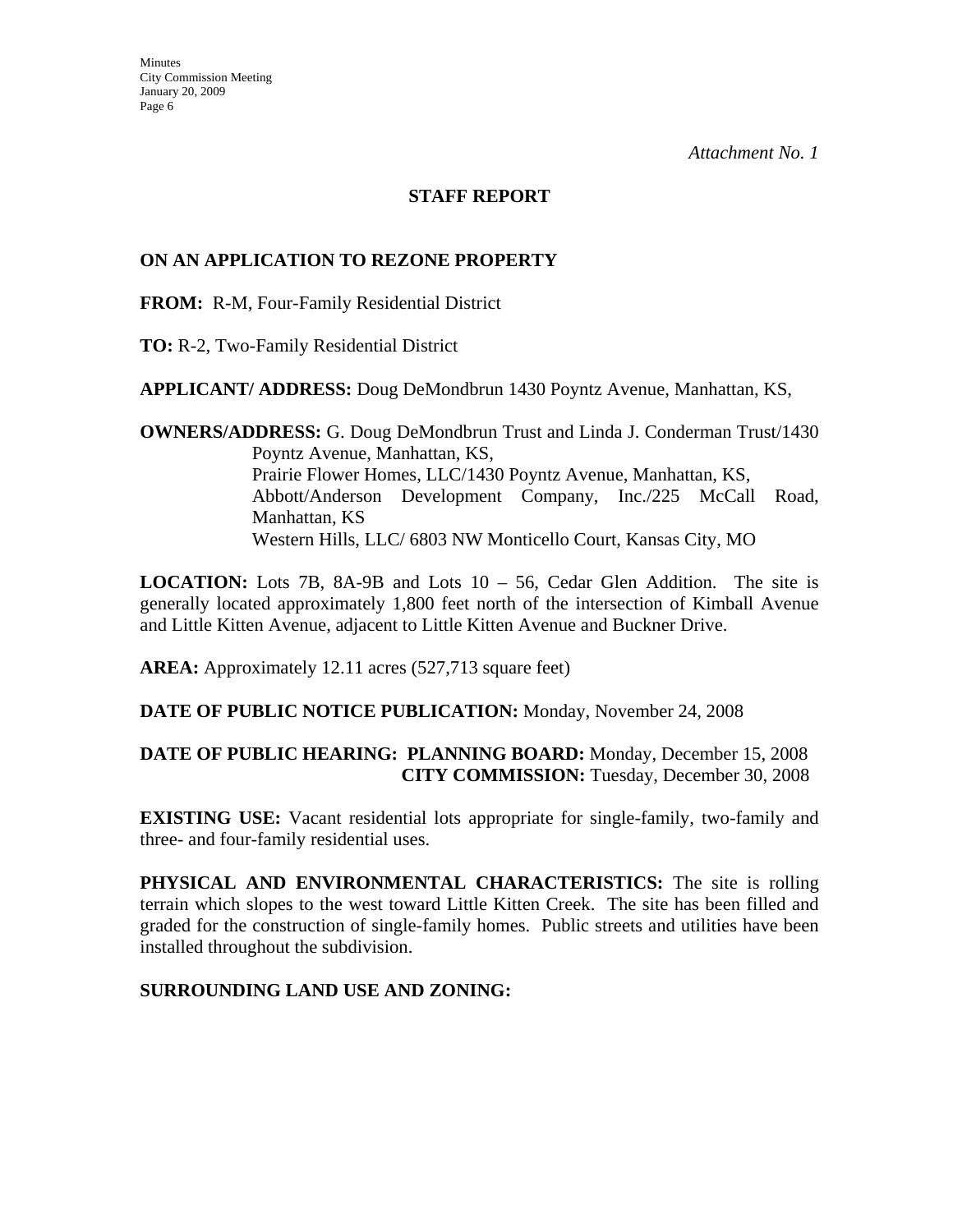- **(1) NORTH:** Vanesta Drive, an unplatted right-of-way, approximately 260 feet in width at its widest point, Grand Mere, Unit Three and Grand Mere Vanesta, Unit Two; R District.
- **(2) SOUTH:** Grand Mere Village and Stoneybrook Retirement Center; Commercial PUD District and R-3 District.
- **(3) EAST:** Little Kitten Avenue, a platted 60 foot right-of-way, Cedar Glen Addition, Unit One, Western Hills, Unit 14 and Western Hills, Unit 10; R-M District, R-2 District and R District.
- **(4) WEST:** Grand Mere Vanesta, Unit Two, Vanesta Drive, an unplatted right of way, approximately 240 feet in width at its widest point, Grand Mere, Unit Three; R District

**GENERAL NEIGHBORHOOD CHARACTER:** The area is characterized as a developing neighborhood in the northwest part of the City. To the north and west is large lot, single-family homes in the Grand Mere and Grand Mere Vanesta developments, and to the east is a mix of different types of housing with single-family attached and singlefamily detached homes. To the south are the Stoneybrook Retirement Community and the Grand Mere Village Commercial PUD.

### **SUITABILITY OF SITE FOR USES UNDER CURRENT ZONING:**

The site is suitable for the permitted uses under the R-M, Four-Family Residential District. The original plat of the Cedar Glen Addition, which was platted in July, 2006 conforms to the requirements of the R-M District. The applicant is requesting the rezoning so that the homes designed for the lots on the subdivision will fit between the side property lines without requiring actions by the Board of Zoning Appeals. A Replat of Lots 10-18 and 33 – 56, Cedar Glen Addition has also been proposed so that the residential building design will fit on the lot. The existing R-M District requires a minimum side yard setback of eight (8) feet. The proposed R-2, Two-Family Residential District, requires a minimum of side yard setback of six (6) feet.

**COMPATIBILITY OF PROPOSED DISTRICT WITH NEARBY PROPERTIES AND EXTENT TO WHICH IT MAY HAVE DETRIMENTAL AFFECTS:** The site is in a growth area in the northwest part of the City. An increase in light, noise and traffic is expected. This increase will be consistent with the area which consists of singlefamily detached and single-family attached homes.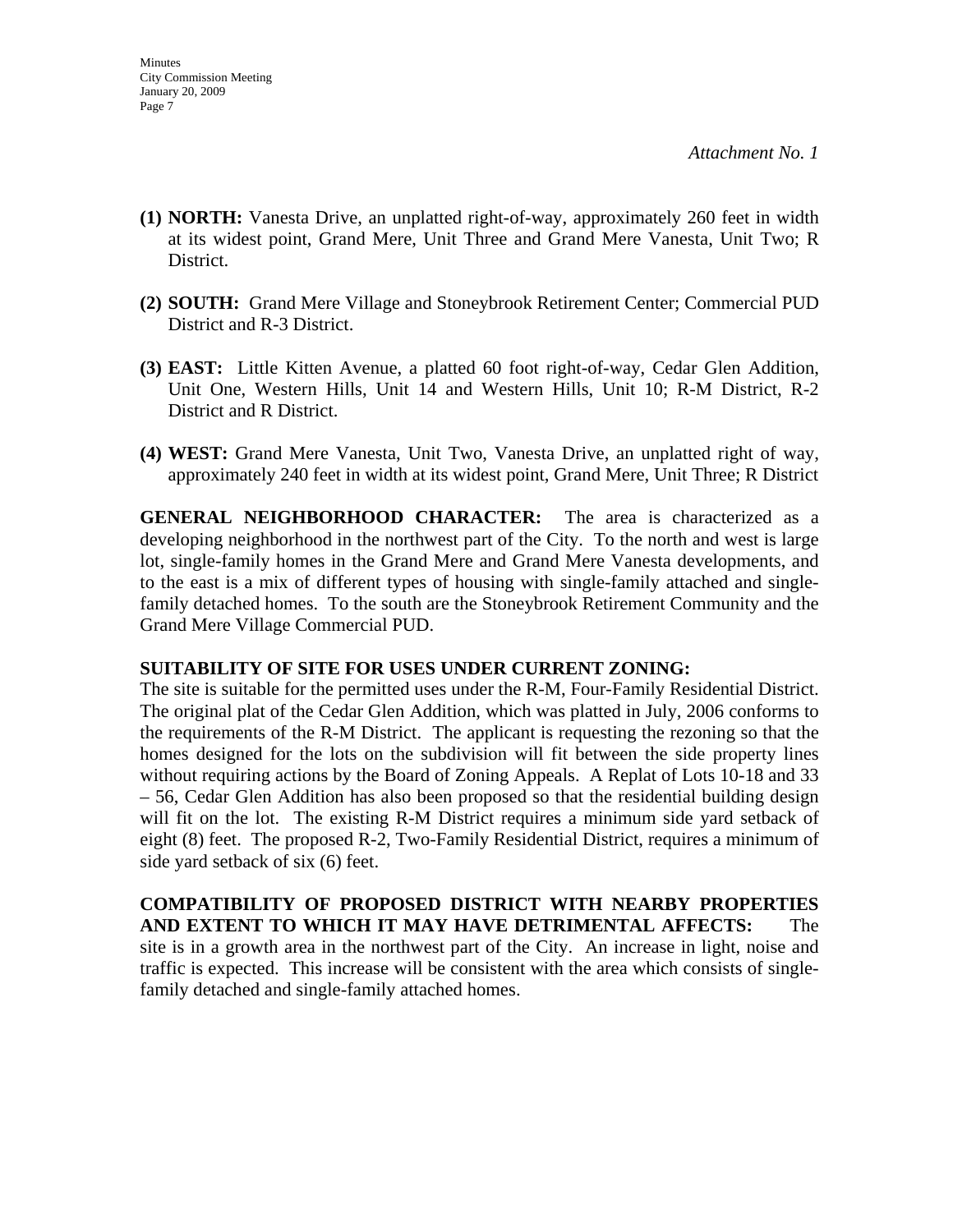**CONFORMANCE WITH COMPREHENSIVE PLAN:** The rezoning site is shown on the Northwest Planning Area Future Land Use Map of the Comprehensive Plan as a combination of RMH, Residential Medium/High Density and OS, Open Space.

Policies of the RMH designation include:

### *RMH 1: Characteristics*

*The Residential Medium/High Density designation shall incorporate a mix of housing types in a neighborhood setting in combination with compatible non-residential land uses, such as retail, service commercial, and office uses, developed at a neighborhood scale that is in harmony with the area's residential characteristics and in conformance with the policies for Neighborhood Commercial Centers. Appropriate housing types may include a combination of small lot single-family, duplexes, townhomes, or four plexes on individual*  lots. However, under a planned unit development concept, or when subject to design and *site plan standards (design review process), larger apartment or condominium buildings may be permissible as well, provided the density range is complied with.* 

### *RMH 2: Appropriate Density Range*

*Densities within a Residential Medium/High neighborhood range from 11 to 19 dwelling units per net acre.* 

### *RMH 3: Location*

*Residential Medium/High Density neighborhoods should be located close to arterial streets and be bounded by collector streets where possible, with a direct connection to work, shopping, and leisure activities.* 

### *RMH 4: Variety of Housing Styles*

*To avoid monotonous streetscapes, the incorporation of a variety of housing models and sizes is strongly encouraged*.

Based the number of lots established on the Final Plat of Cedar Glen Addition and the proposed replat of Cedar Glen Addition, Unit Two, the proposed R-2 District net density is 4.29 dwelling units per net acre

The OS designation is primarily due to the Little Kitten Creek 100 Year Flood Plain, which is located along the west site of the development.

Policies of the OS designation include: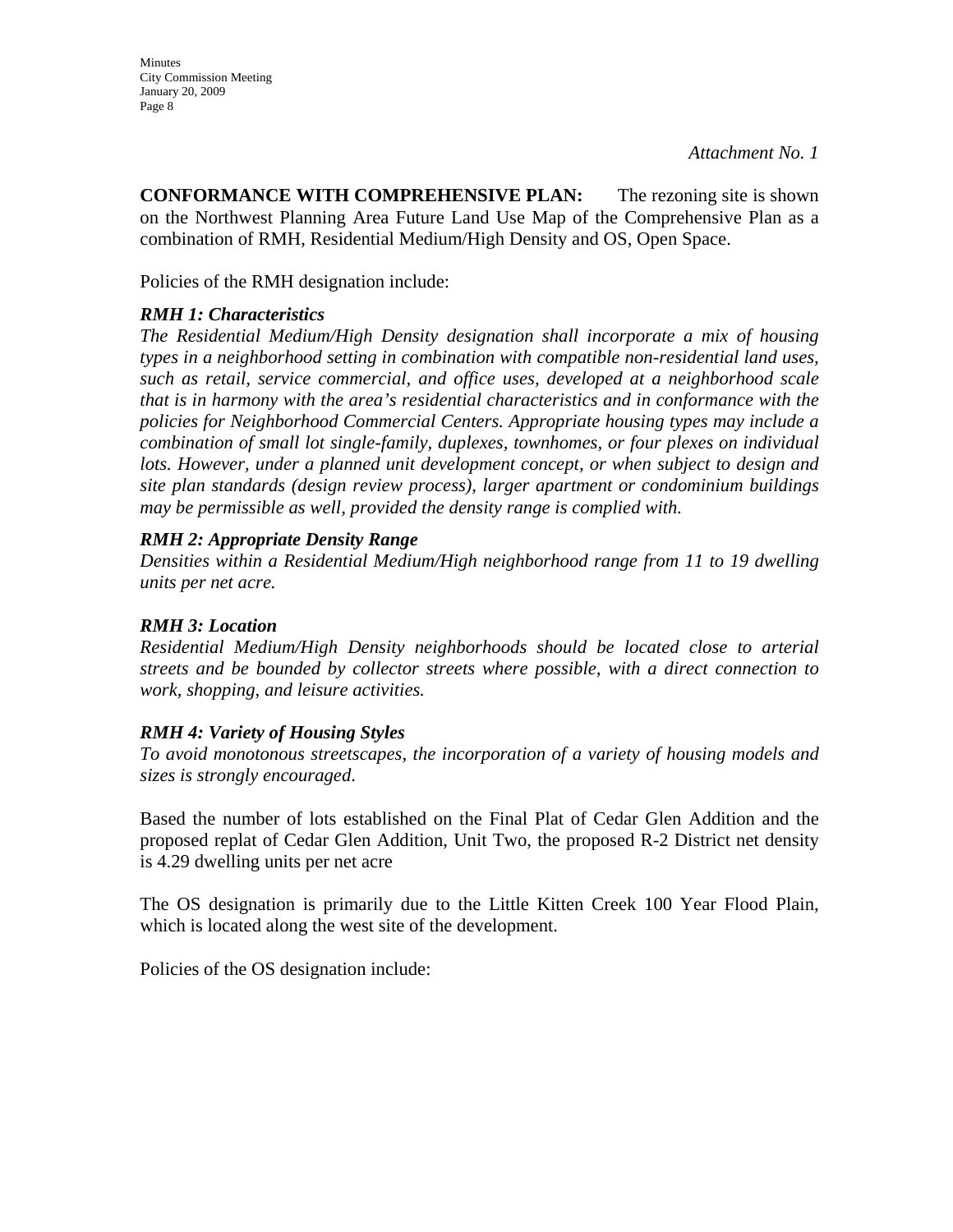Minutes City Commission Meeting January 20, 2009 Page 9

*Attachment No. 1* 

### *NRE 1: Corridors, Buffers, and Linkages and Preserved Open Space*

*The City and County should use a variety of methods (both public and private) to facilitate the creation of a continuous, permanent, system of open space corridors using natural features such as preserved open space areas, drainages, streams, and rivers to the extent possible. Corridors should be identified during the subdivision or master planning process and should be used to provide linkages within and between non-contiguous parks, environmentally sensitive and preserved open space areas, as well as neighborhoods and other development areas. Buffers can also be used to provide a transition between different intensities of uses. The current width and shape and other features of a naturally occurring corridor (such as a drainageway) should be preserved, in order to maintain its environmental integrity and avoid creating an "engineered" appearance.* 

### *NRE 2: Parks and Recreation*

*The City and County should ensure that park and recreation facilities provide an adequate range of recreational opportunities. Facilities shall be designed in a manner that responds to the needs of the intended users. More specific policies and design guidelines are provided in the previously developed Comprehensive Parks Master Plan, Linear Park Master Plan - Phase II, Strategic Park Plan, Bicycle Master Plan, and the Fairmont Park Master Plan.* 

### *NRE 3: Trails Network*

*The City and County shall use a variety of methods to develop a system of open space that is connected, continuous, and permanent. The Linear Trail, which currently follows parts of Wildcat Creek, and the Big Blue and Kansas Rivers, represents the beginnings of a network of trails and open space that will link various areas of the City. Tributary drainage channels and other potential pedestrian corridors should also be incorporated as part of the overall network as they become integrated into residential areas.* 

### *NRE 4: Environmentally Sensitive Areas: Wildlife Habitat and Corridors, Wetlands, Riparian Areas and Prairie Ecosystems*

*The Urban Area is home to a variety of environmentally sensitive areas, including: Wildcat Creek, the Big Blue and Kansas Rivers, numerous secondary stream corridors, drainage areas, and wetlands, as well as prairie ecosystems. In addition to their scenic quality, these areas provide other benefits, such as water quality enhancement and flood control, potential ecotourism, and also serve as important wildlife habitat. The City and County shall work to ensure that development impacts upon these areas are minimized.*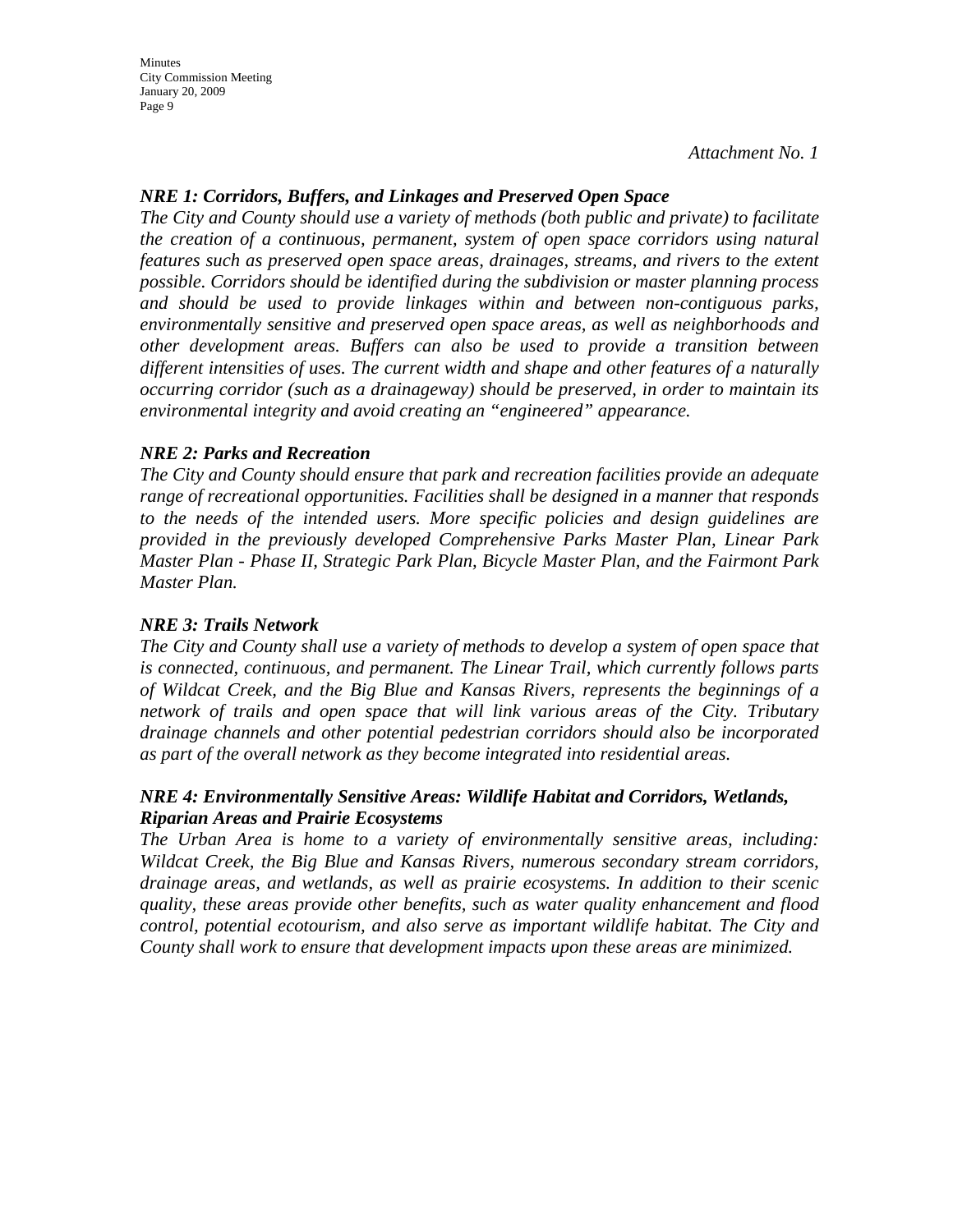### *NRE 5: Environmentally Sensitive Site Design*

*The City and County shall ensure that environmentally sensitive site design practices are used in new development. Sensitive site design practices can minimize unnecessary physical and visual impacts upon the surrounding landscape, caused by excessive removal of existing vegetation or severe roadway cuts, and excessive grading of natural topography.* 

### *NRE 6: Natural Hazards*

*Development shall be prohibited in areas where natural hazards have been identified which have the potential to endanger life, resources, and property. Within the Manhattan Urban Area, these hazards include steep slopes (20% or greater slope), floodways, and other special flood hazard areas.* 

The Little Kitten Creek 100 year flood plain is located on the west side of the development. The developer has applied for and received a Letter of Map Revision-Based on Fill (LOMR-F), dated November 4, 2008, from the Federal Emergency Management Agency (FEMA) that has determined that portions of Lots 23 – 22, 36, 37, 38 and 50 through 56, Cedar Glen Addition, Unit One (subject property) has been removed from the Flood Zone AE based fill. Based on this determination, these portions of the subject property are located in Zone X (shaded). Portions of Lots 13 -18 remain in the Floodway District, Zone AE, and shall conform to the requirements of Article X, Flood Plain Regulations of the Zoning Regulations.

A note is on the Final Plat of Cedar Glen Addition, Unit Two, detailing the LOMR-F determination and the need for the determination document is to be filed with the plat for future reference.

The proposed rezoning conforms to the Comprehensive Plan.

### **ZONING HISTORY AND LENGTH OF TIME VACANT AS ZONED:**

| June 1, 1998   | Manhattan Urban Area Planning Board recommended approval of<br>annexation of Tract VIII of Grand Mere, which would become known<br>as the Cedar Glen Addition in 2002. |
|----------------|------------------------------------------------------------------------------------------------------------------------------------------------------------------------|
| June 16, 1998  | City Commission approved first reading of annexation of Tract VIII<br>of Grand Mere.                                                                                   |
|                |                                                                                                                                                                        |
| Sept. 10, 1998 | Manhattan Urban Area Planning Board recommended approval of<br>rezoning Tract VIII to RM, Four-Family Residential District.                                            |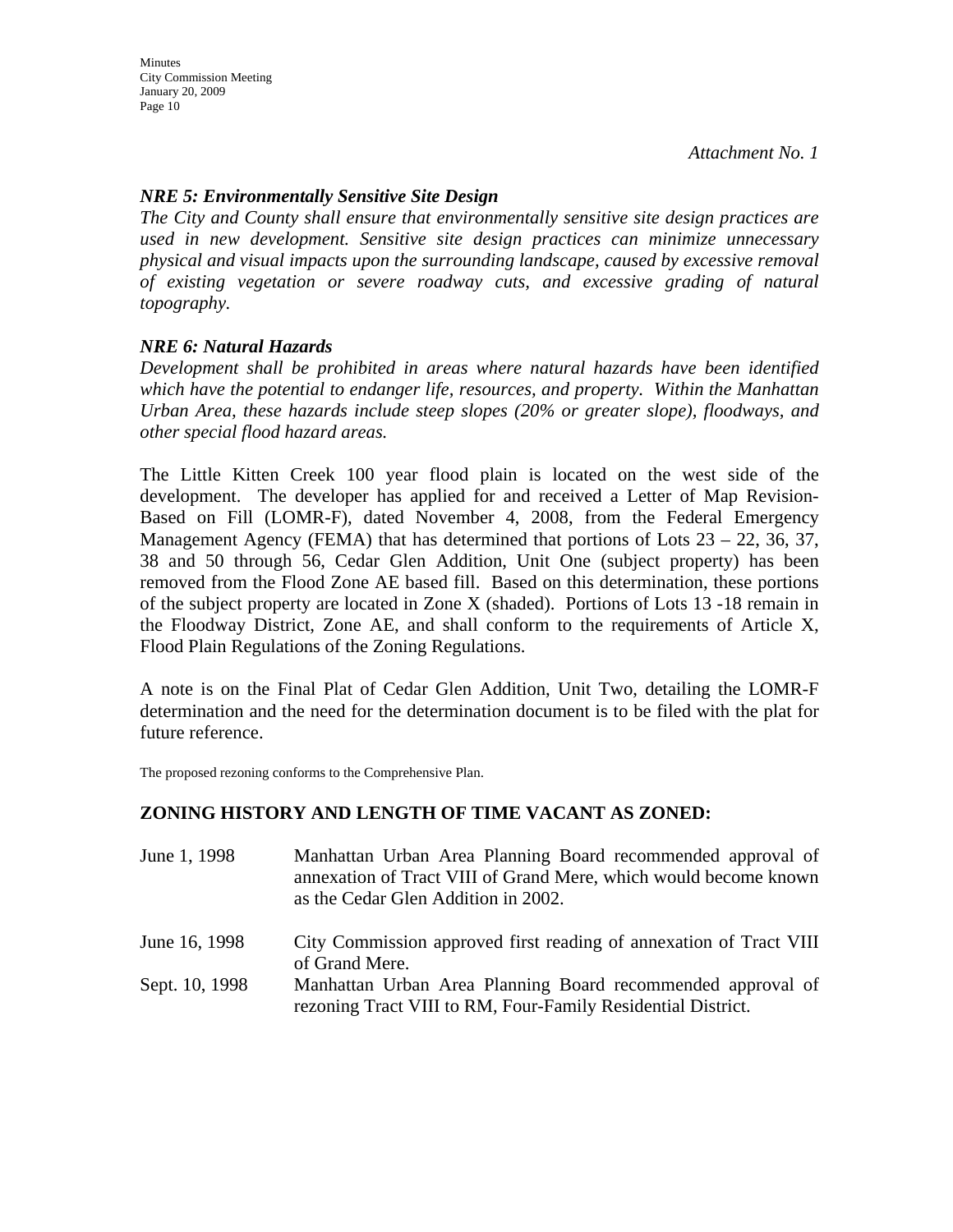| Oct. 6, 1998     | City Commission approved first reading of rezoning of Tract VIII of<br>Grand Mere.                                                                                                                                                                                    |
|------------------|-----------------------------------------------------------------------------------------------------------------------------------------------------------------------------------------------------------------------------------------------------------------------|
| Oct. 20, 1998    | City Commission approved second reading of Ordinance No. 6041<br>rezoning Tracts VIII to RM, District.                                                                                                                                                                |
| October 2, 2000  | Manhattan Urban Area Planning Board recommended approval of<br>rezoning eastern portion of Tract VIII, as a part of proposed Western<br>Hills, Unit 11, to R2, Two-Family Residential District. (Note: the site<br>would become part of Cedar Glen Addition in 2002.) |
| October 17, 2000 | City Commission approved first reading of rezoning of the eastern<br>portion of Tract VIII, as a part of proposed Western Hills, Unit 11, to<br>R2, Two-Family Residential District.                                                                                  |
| November 7, 2000 | City Commission approved second reading of Ordinance No.<br>rezoning the eastern portion of Tract VIII, as a part of proposed<br>Western Hills, Unit 11, to R2, Two-Family Residential District.                                                                      |
| July 1, 2002     | Manhattan Urban Area Planning Board approves Preliminary Plat of<br>the Cedar Glen Addition.                                                                                                                                                                          |
| June 29, 2006    | Manhattan Urban Area Planning Board approves Final Plat of the<br>Cedar Glen Addition.                                                                                                                                                                                |
| July 18, 2006    | City Commission accepts easements and right -of-way as shown on<br>the Final Plat of the Cedar Glen Addition.                                                                                                                                                         |

The site has remained vacant for an undetermined length of time.

**CONSISTENCY WITH INTENT AND PURPOSE OF THE ZONING ORDINANCE:** The intent and purpose of the Zoning Regulations is to protect the public health, safety, and general welfare; regulate the use of land and buildings within zoning districts to assure compatibility; and to protect property values. The R-2, Two-Family Residential District is designed to provide a dwelling zone at a density no greater than two (2) attached dwelling units per 7,500 square feet. The proposed rezoning is consistent with the intent and purposes of the Zoning Regulations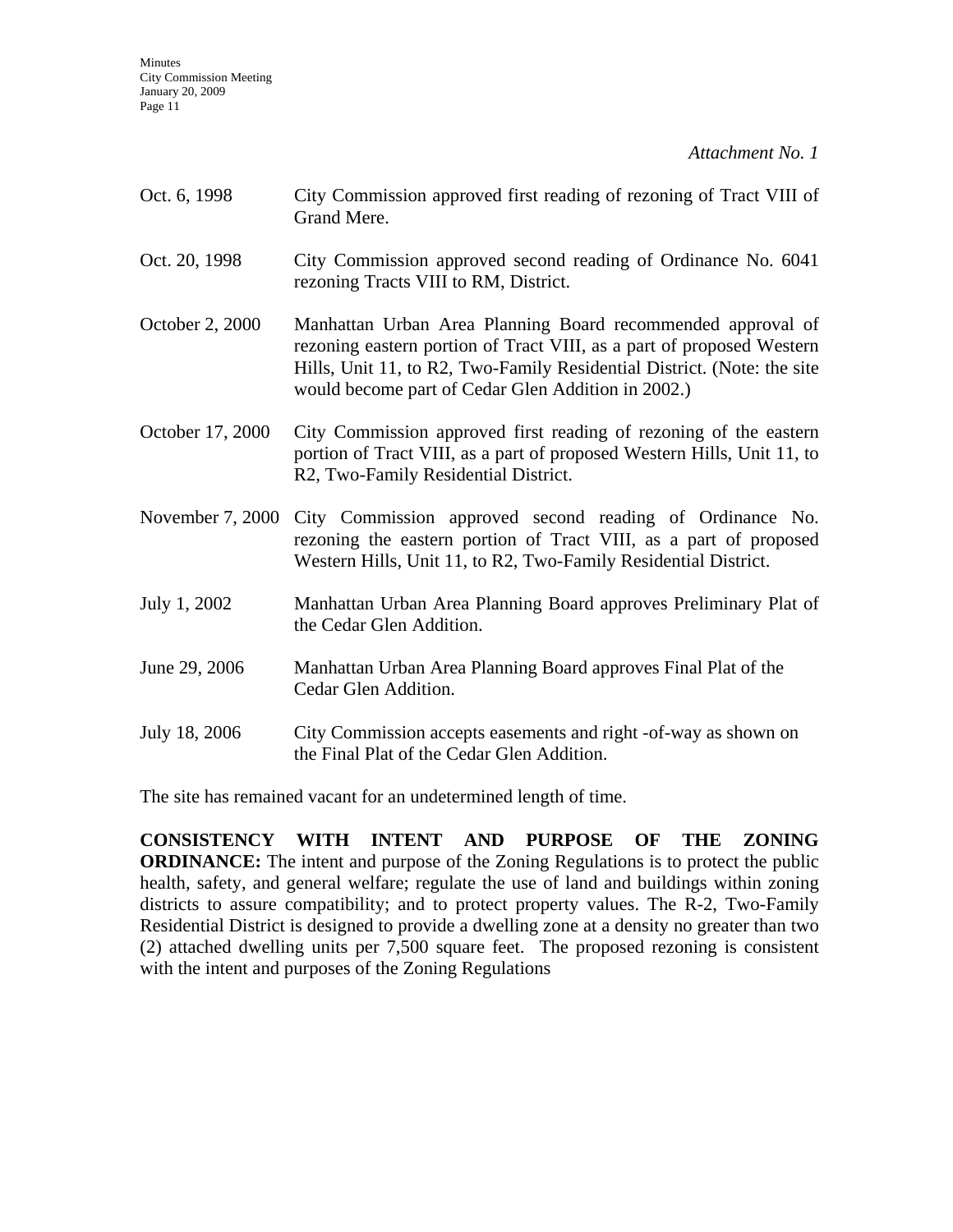**Minutes** City Commission Meeting January 20, 2009 Page 12

*Attachment No. 1* 

**RELATIVE GAIN TO THE PUBLIC HEALTH, SAFETY AND WELFARE THAT DENIAL OF THE REQUEST WOULD ACCOMPLISH, COMPARED WITH THE HARDSHIP IMPOSED UPON THE APPLICANT:** There appears to be no relative gain to the public that denial would accomplish in comparison to the hardship to the owner. The February 4, 2005 revised NFIP map shows the west side of the development to be located in the Little Kitten Creek 100 year flood plain. The developer has applied for and received a Letter of Map Revision- Based on Fill (LOMR-F), dated November 4, 2008. The LOMR-F has determined that portions of Lots  $23 - 22$ , 36, 37, 38 and 50 through 56, Cedar Glen Addition, Unit One (subject property) has been removed from the Flood Zone AE based fill. Based on this determination, these portions of the subject property are located in Zone X (shaded). Portions of Lots 13 -18 remain in the Floodway District, Zone AE, and shall conform to the requirements of Article X, Flood Plain Regulations of the Zoning Regulations.

**ADEQUACY OF PUBLIC FACILITIES AND SERVICES:** The site is served by adequate public improvements, including street, water, fire service and sanitary sewer.

### **OTHER APPLICABLE FACTORS:** None

### **STAFF COMMENTS:**

City Administration recommends approval of the proposed rezoning of Lots 7B, 8A-9B and Lots 10 – 56, Cedar Glen Addition from R-M, Four-Family Residential District to R-2, Two-Family Residential District.

### **ALTERNATIVES:**

- 1. Recommend approval of the proposed rezoning of Lots 7B, 8A-9B and Lots 10 56, Cedar Glen Addition from R-M, Four-Family Residential District to R-2, Two-Family Residential District, stating the basis for such recommendation.
- 2. Recommend denial of the proposed rezoning, stating the specific reasons for denial.
- 3. Table the proposed rezoning to a specific date, for specifically stated reasons.